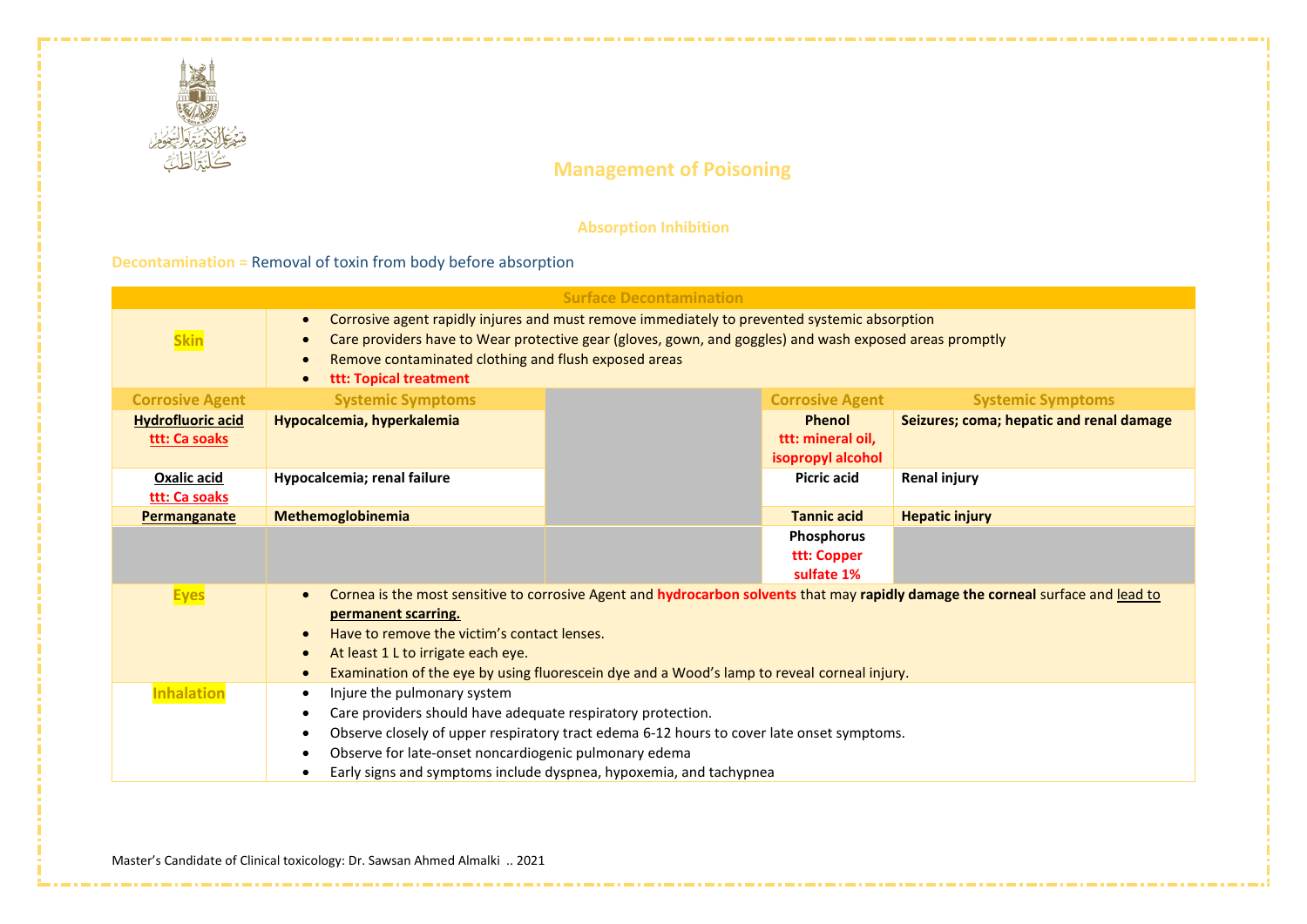

| <b>GI Decontamination</b> |                                                                                                                                                                                                                                                   |                                                                                                                                                                                                                                                                             |                                                                                                                                                                                                                                                                                                                                                                                                                                                                                                                                         |                                                                                                                                                                                                                                                                                                                          |  |
|---------------------------|---------------------------------------------------------------------------------------------------------------------------------------------------------------------------------------------------------------------------------------------------|-----------------------------------------------------------------------------------------------------------------------------------------------------------------------------------------------------------------------------------------------------------------------------|-----------------------------------------------------------------------------------------------------------------------------------------------------------------------------------------------------------------------------------------------------------------------------------------------------------------------------------------------------------------------------------------------------------------------------------------------------------------------------------------------------------------------------------------|--------------------------------------------------------------------------------------------------------------------------------------------------------------------------------------------------------------------------------------------------------------------------------------------------------------------------|--|
| <b>Method</b>             | <b>Definition</b>                                                                                                                                                                                                                                 | <b>Indication</b>                                                                                                                                                                                                                                                           | <b>Contraindications</b>                                                                                                                                                                                                                                                                                                                                                                                                                                                                                                                | S.E                                                                                                                                                                                                                                                                                                                      |  |
| <b>Emesis</b>             | Induction of vomiting<br>by syrup of ipecac and<br>the effect occurs with<br>20-30 min<br>Technique:<br>30 ml orally and then<br>give 2-3 glasses of<br>water.<br>Patient need to move<br>to stimulates vomiting<br>Can take 2nd dose if<br>need. | Prehospital treatment.<br>$\bullet$<br>Rare used, prefer activated charcoal<br>For Agent not absorbed by<br>$\bullet$<br>Activated charcoal<br>(Iron, Lithium, potassium)<br>Rare used, prefer whole-bowel<br>irrigation.                                                   | Obtunded<br>$\bullet$<br>Comatose<br>$\bullet$<br>Convulsing patient<br>$\bullet$<br>Ingestion of corrosive agent<br>Ingestion of simple aliphatic<br>hydrocarbon. Kerosene, Benzen<br>Ingestion hydrocarbon with<br>systemic toxicity.<br>Prefer activated charcoal with or<br>without gastric lavage.<br>Ingestion of substant cause<br>CNS depression seizer within<br>short time.<br>Opioid, Sedative, Hypnotic, TCA,<br>Cocaine, Isoniazid, Camphor.<br>Children under 6 M because<br>$\bullet$<br>gag reflex can cause Aspiration | Persistent vomiting<br>$\bullet$<br>may delay<br>administration of<br>activated charcoal or<br>oral antidote.<br>Haemorrhagic gastritis<br>$\bullet$<br>Mallory-Weiss tear<br>Promote passage of<br>toxic marital to small<br>intestine.<br><b>Drowsiness</b><br>Diarrhea<br>Repeated use cause<br>cardiac toxicity.     |  |
| <b>Gastric Lavage</b>     | Invasive procedure<br>common used in ER                                                                                                                                                                                                           | Effective if start within 30-<br>$\bullet$<br>60 min.<br>To administer activated<br>charcoal and whole-bowel<br>irrigation solution by gastric<br>tube.<br>To dilute and remove<br>corrosive liquids.<br>To empty the stomach in<br>$\bullet$<br>preparation for endoscopy. | Does not remove sustained release or<br>enteric coated products.<br>Use whole-bowel irrigation.<br>Obtunded (endotracheal<br>intubation is mandatory to<br>protect the airway.<br>Comatose<br><b>Convulsing patient</b>                                                                                                                                                                                                                                                                                                                 | <b>Perforation of the</b><br>$\bullet$<br>esophagus or stomach.<br>Nose bleed from nasal<br>trauma during passage<br>of the tube.<br>Inadvertent tracheal<br>intubation.<br>Vomiting resulting in<br>$\bullet$<br>pulmonary aspiration<br>of gastric contents in an<br>Obtunded patient<br>without airway<br>protection. |  |